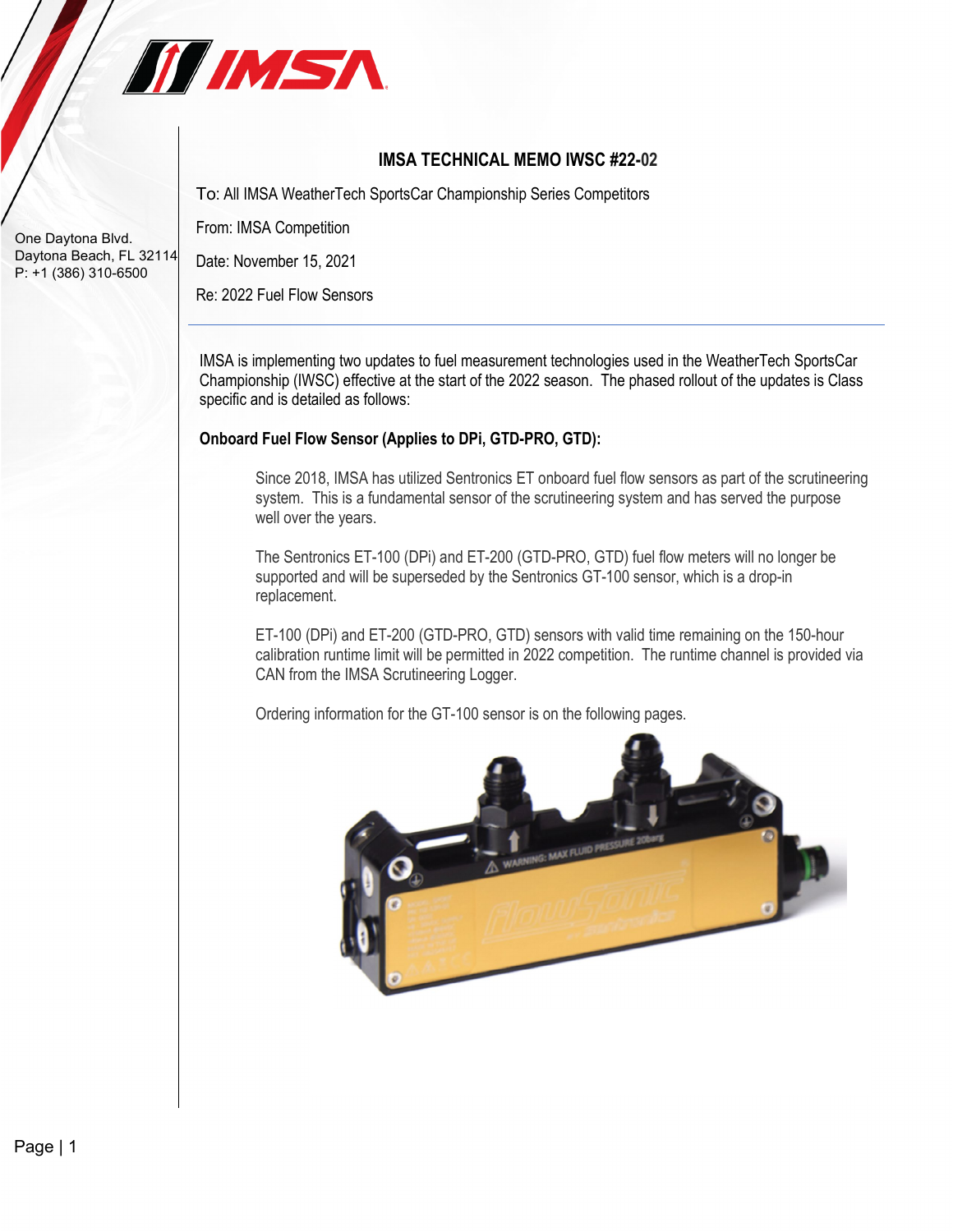

**Autonomous Tank Fuel Sensor (Applies to all IWSC Classes):**

Beginning in the 2017 season, IMSA introduced the Autonomous Tank Fuel Level Sensor as a tool to measure refueling flow rates. All Classes in IWSC have been required to use a Series mandated level sensor, which requires a volumetric calibration of the sensor to the autonomous tank on a periodic basis.

IMSA's philosophy of continuous improvement will see the introduction in 2022 of a new Sentronics Autonomous Tank Fuel Flow Sensor utilizing similar technology to the Onboard Fuel Flow Sensor.

The Sentronics RigFlow sensor is designed around new common autonomous tank hardware consisting of the following parts:

- New fuel elbow from RPXpress required for RigFlow integration to the Autonomous Tank
- Adapter loom from CMS required for RigFlow integration to the IMSA Pit Lane Fuel **Network**

Details on the elbow, loom, and installation will be available in the upcoming release of 2022 Technical Regulations.

Advantages of the new flow sensor include improved measurement performance and a sensor calibration that is independent of the autonomous tank. This sensor rollout is the initial implementation of a multiphase update to IMSA's fuel data network and data sharing.

**For 2022, the RigFlow sensor is required for DPi and GTD-PRO only.** The current (2021 specification) Tank Level sensors are no longer required for these Classes, but will remain a requirement for LMP2, LMP3, and GTD in 2022.

Ordering information for the RigFlow sensor is on the following pages.



One Daytona Blvd. Daytona Beach, FL 32114 P: +1 (386) 310-6500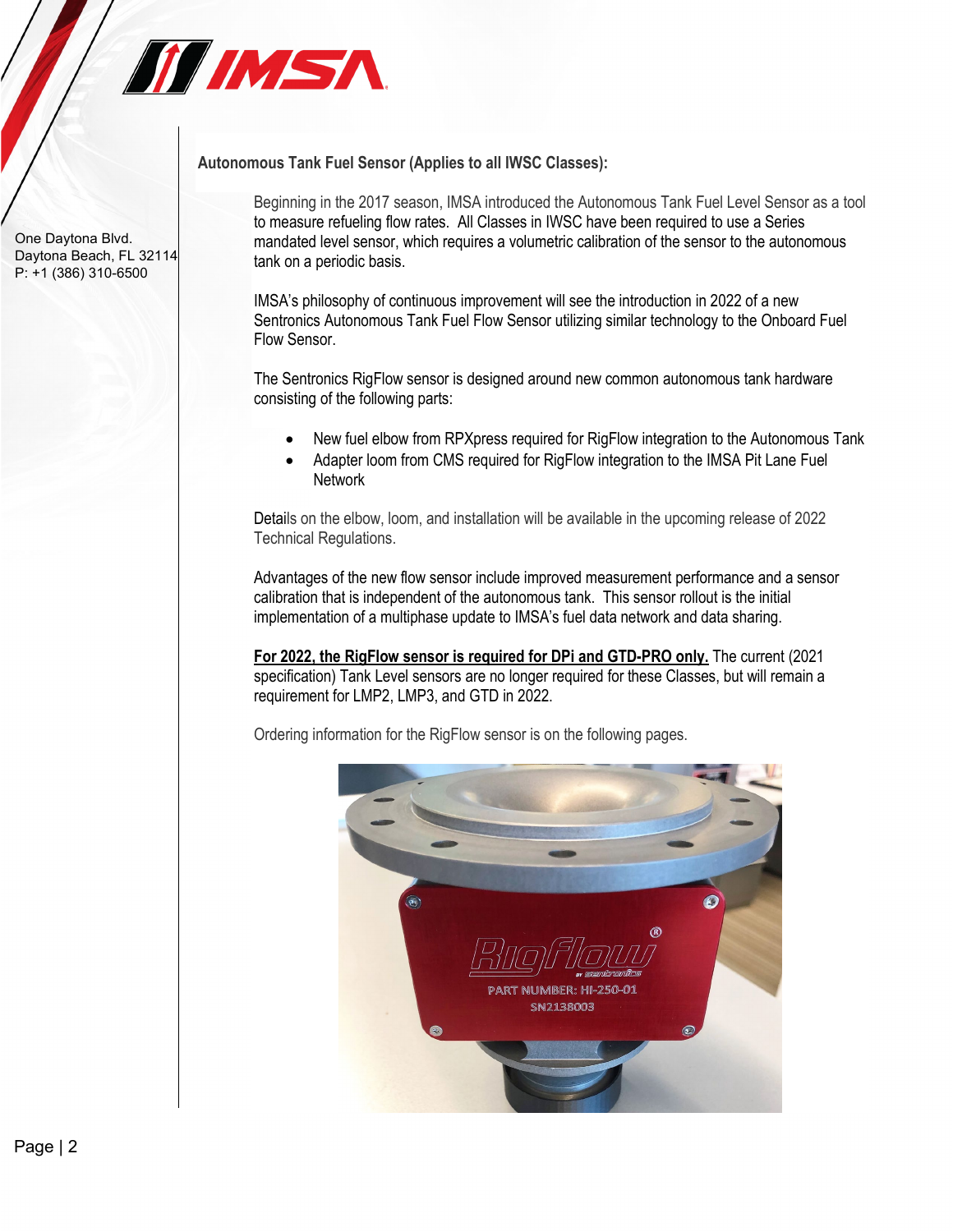

## IMSA IWSC CUSTOMER BULLETIN **INTRODUCTION OF GT-100-01 FUEL FLOW METER** 4 November 2021

As previously communicated by the IMSA Technical Department, the current ET-100-01 and ET-200-01 Sentronics FlowSonic fuel flow meter (FFM) models required in the DPi, GTD Pro, and GTD classes of the IMSA WeatherTech SportsCar Championship will be replaced by the single GT-100-01 model for 2022. The notes below provide a comprehensive guide to the process of transitioning from the old to the new model.

## **Transitional Use of ET-100-01 and ET-200-01 FFMs**

Effective 14 November 2021, the ET-100-01 and ET-200-01 models will no longer be supported for IWSC use by Sentronics. However, Sentronics and IMSA have agreed that IWSC teams will be permitted to use ET-100-01 or ET-200-01 units in competition during 2022 up to the runtime limit of 150 hours at their own risk and not covered by any Sentronics support, service, or warranty, after which these sensors will become ineligible for racing and customers will need to purchase GT-100-01 sensors.

## **Residual Use of ET-100-01 and ET-200-01 FFMs**

Any continued use of ET-100-01 or ET-200-01 meters for non-competition purposes (such as bench testing) will be at the sole risk of the customer and not covered by any Sentronics support, service, or warranty. For calibration of unsupported ET-100-01 or ET-200-01 sensors, customers are advised to contact Calibra Technology.

#### **WEC Use of GT-100-01 FFM**

GT-100-01 FFM sensors purchased by IWSC entrants may be used in FIA World Endurance Championship events subject to separate calibration in WEC-issued fuel to WEC specification (available directly from Calibra Technology at orders@calibratechnology.com).

## **GT-100-01 FFM Pricing**

The purchase price of the GT-100-01 FFM will be £4,200 ex-works and exclusive of all taxes. A standard service including recalibration at a cost of £895 ex-works and exclusive of all taxes will continue to be required at intervals of 150 hours runtime or at the end of each racing season (defined as 30 November), whichever comes first. This is to ensure timely access to all sensors for off-season servicing (including upgrades) and recalibration (including in any new IMSA-specified fuel).

#### **Availability of GT-100-01 FFM**

To facilitate off-season customer research, development, and testing, the GT-100-01 FMM will be available for purchase from 15 November 2021. Sensors will be calibrated in IMSA E10 or E20 standard-issue fuel, depending on each team's designated competition class.

Please contact Sentronics at sales@sentronics.com with any questions. We look forward to continuing to deliver the highest quality technology and support to our IWSC team and engine supplier customers in 2022 and beyond.